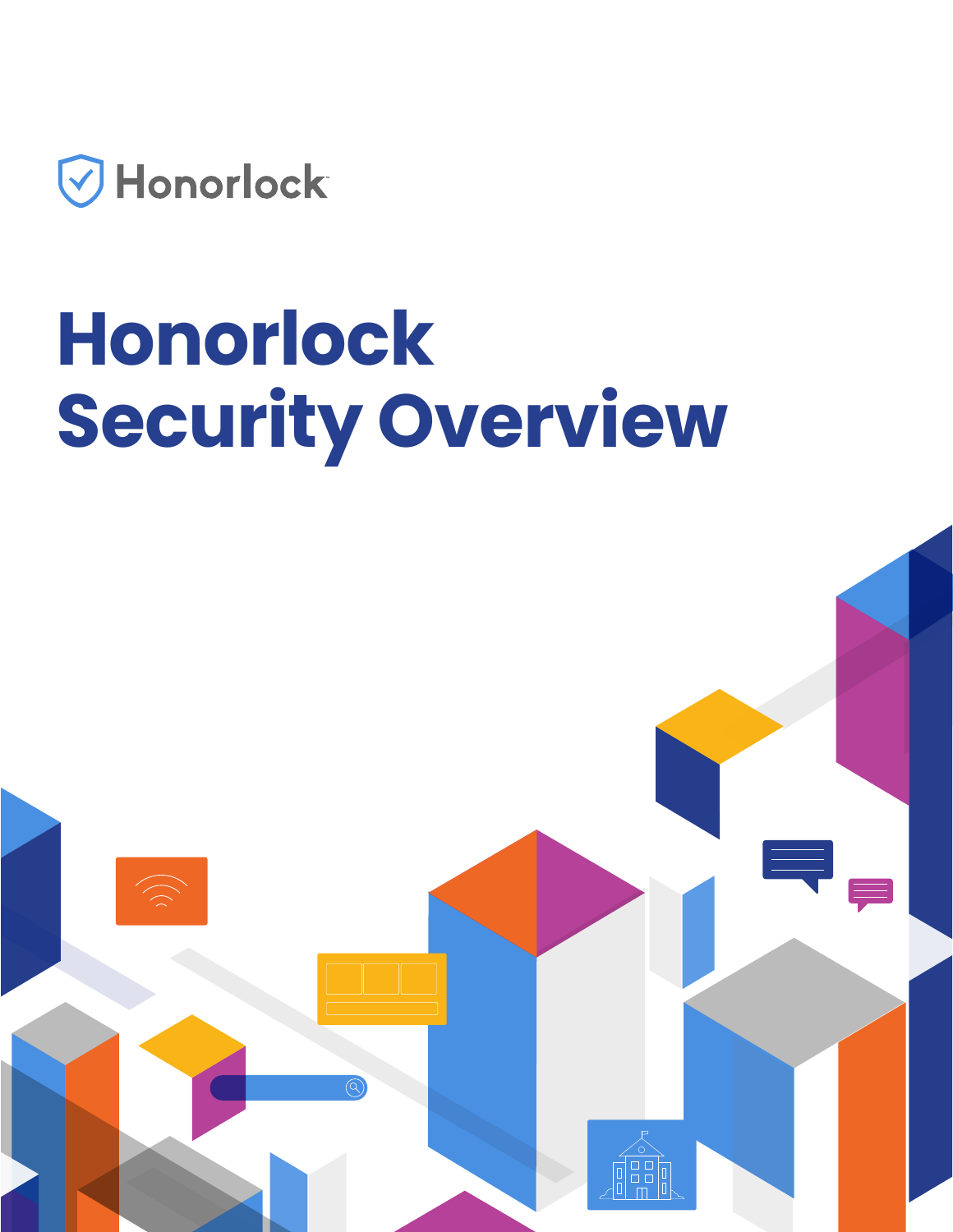#### **LMS Integrations**

Honorlock integrates with Canvas, D2L, and Blackboard LMS using LTI 1.3 Standards and available REST APIs; Honorlock's Intellum integration utilizes Intellum APIs. When using Honorlock through the LTI or extension, no passwords are required to use Honorlock, the LTI integration uses single-sign-on authentication and is completely OAuth-based.

### **Hosting Provider Overview**

Honorlock is an on-demand online proctoring solution with 24/7/365 availability. Cloud-computing (SaaS) infrastructure is provided by Amazon Web Services (AWS), including Amazon Elastic Compute Cloud (EC2), and fully redundant storage infrastructure of the Amazon Simple Storage Service (S3). Customer data is hosted by Amazon Web Services with multiple availability zones and backups are saved to another region. All data is processed and stored within the United States.

### **Organizational Security**

A core tenet of Honorlock's security revolves around the policies and procedures we've put in place to ensure all of the Honorlock team members are protecting the data of our customers. All Honorlock employees must pass a background check and sign non-disclosure agreements prior to starting at Honorlock. They are also required to complete annual trainings on Information Security, Privacy, FERPA, Sexual Harrassment, and social engineering (including phishing). Developers participate in secure coding and general security best practices training. Beyond training, Honorlock regularly prepares for incidents and disaster recovery. Our incident response plan is focused on procedures to detect, respond to, and limit the effects of any incident. We test and confirm the success of our incident response plan and Business Continuity plans annually.

#### **Infrastructure & Development**

Honorlock takes a security-first approach in the infrastructure and development of the Honorlock application. All data is encrypted in transit and at rest using industry standard best practices. It is Honorlock's policy to follow the principle of least privilege. Privileged access must also be provisioned with the minimum amount of access possible to perform job functions and both are managed with Role-Based Access Control (RBAC). Honorlock's security monitoring ensures appropriate mechanisms are in place to secure systems and applications and are not bypassed. Additionally, Honorlock conducts routine third party vulnerability assessments, scans, and penetration testing to ensure data protection.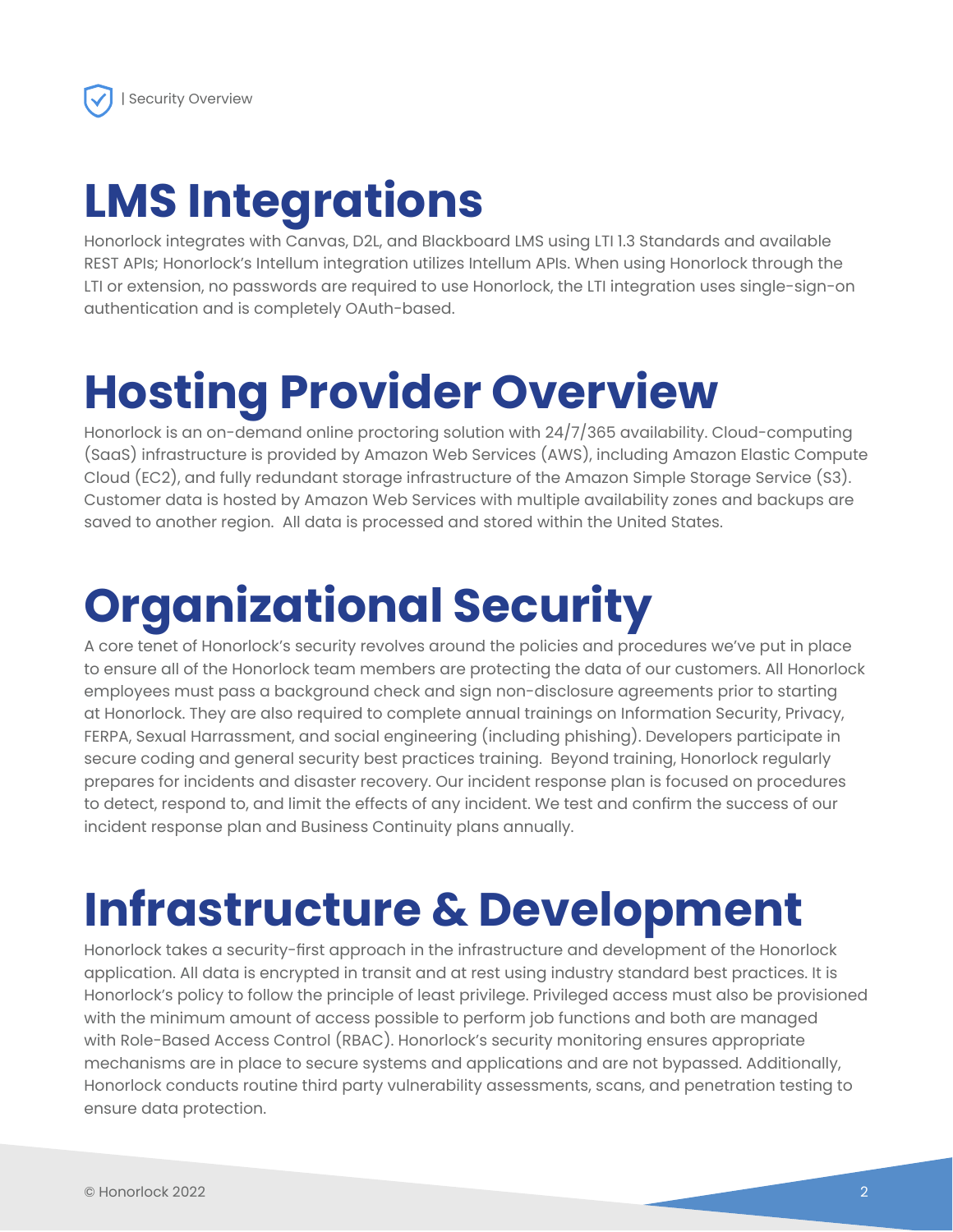#### **Authentication & Data**

Honorlock is committed to protecting your privacy. Honorlock is not the owner of the data but does hold the data for the institution; data retention periods are established within each customer's MSA. Employees do not have access to personal data unless their job requires it (e.g. support or proctors) and all employees complete training that covers the proper handling of data. Additional information on what is collected can be found in our [Student Privacy FAQ.](https://honorlock.com/studentprivacy/#faq)

In order to take an exam, students are required to install the Honorlock Chrome extension. This extension requests access to read and change data on websites and capture the content of the user screen. The Honorlock extension is only active and recording information when an exam is in progress, and a visual indicator is available to notify the user that the extension is active.

Honorlock collects the following information from the LMS for students taking assessments:

| Data                                      | <b>Use</b>                                                                                              |
|-------------------------------------------|---------------------------------------------------------------------------------------------------------|
| Student name, email, ID                   | Identification of the student taking the exam                                                           |
| Student connection information            | Identification of student location and<br>computer/browser information while taking the<br>exam session |
| Student face photo/ID images              | Identification of the student taking the exam                                                           |
| Student webcam recording                  | Proctoring the exam and analyzing their session                                                         |
| Instructor name and email address         | Assigning exam information and<br>communication to the proctoring system                                |
| Instructor exam and course information    | Proctoring the exam to the student in the<br>course                                                     |
| School LTI keys and instructor Oauth keys | LMS integration and authentication                                                                      |

#### **Honorlock Data Attribute List**